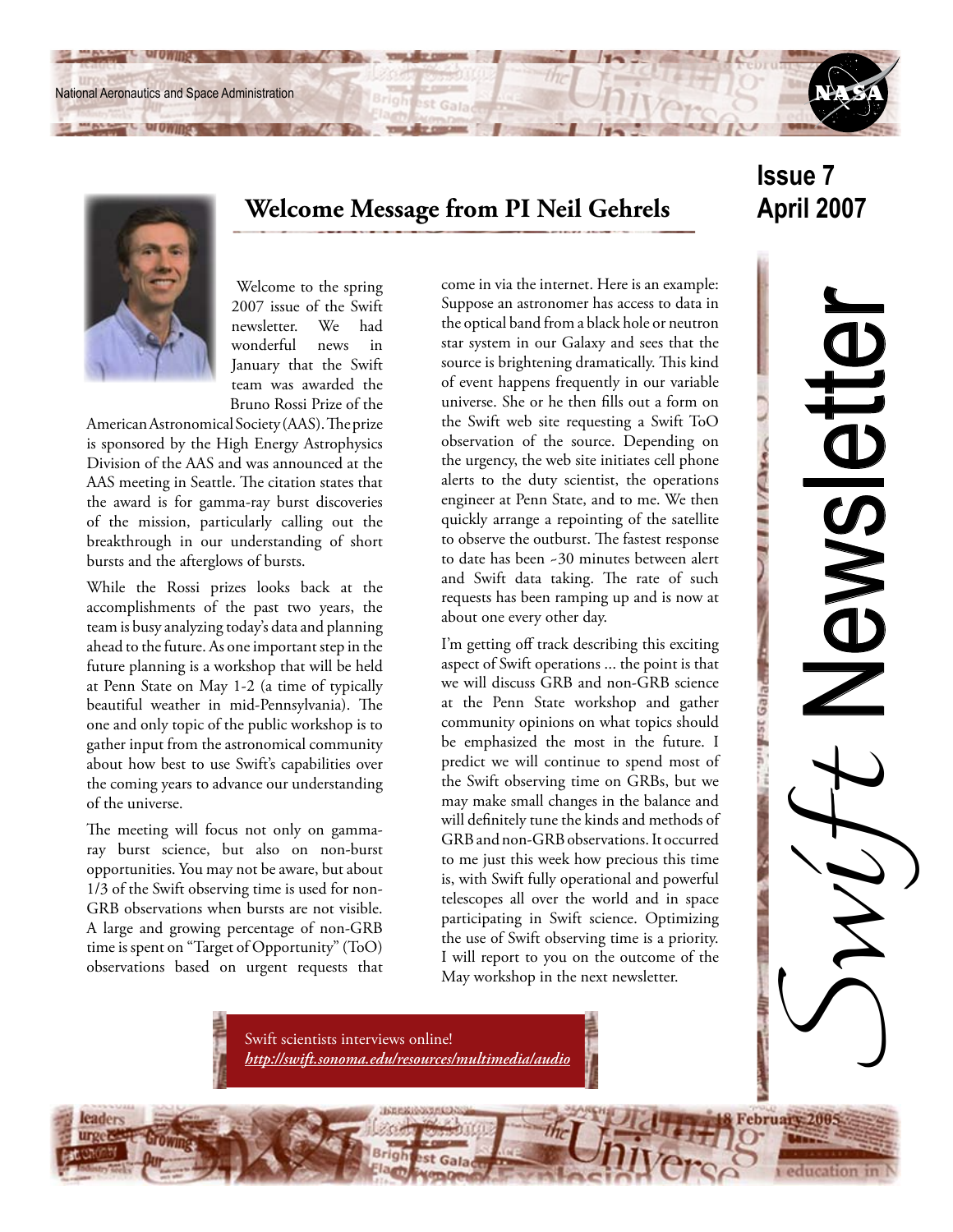

#### **Swift in the News**

Gleo

*by Lynn Cominsky, SSU E/PO*

### **1/16/07 - Top High-Energy Astronomy Prize Awarded for Swift Discoveries**

The Bruno Rossi Prize, the top honor given by the High Energy Astrophysics Division of the American Astronomical Society, was awarded to Neil Gehrels and the Swift team "for major advances in the scientific understanding of gamma-ray bursts. These include ground-breaking observations to determine precise location of short gamma-ray bursts, and the discovery of enormously bright X-ray flares in the early afterglows.

#### **2/7/07 - Magnetic Explosions in the Distant Universe**

A new theory to explain the high-energy gamma-ray emissions from collapsing stars has been put forward by Pawan Kumar from the University of Texas, and appeared in the Monthly Notices of the Royal Astronomical Society.

#### **3/8/07 - Gamma-Ray Birth Cries Suggest Massive Magnetic Engines**

Studies of two peculiar gamma-ray bursts: GRB060729 and GRB070110 have led to conjectures that magnetic engines are behind unusually long-lived x-ray afterglows.

#### **3/15/07 - Robotic Telescope unravels mystery of cosmic blasts**

Scientists from Liverpool John Moores University and colleagues in the UK, Italy, France and Slovenia used the world's largest robotic telescope, the Liverpool Telescope on the island of La Palma, and its novel new polarimeter, RINGO, to perform the earliest-ever measurement (203 seconds) of the optical polarization following detection of a burst by NASA's Swift satellite. The article by Carole Mundell et al. appeared online in Science magazine.

For links to all of these press releases and images, see: *<http://swift.gsfc.nasa.gov/docs/swift/news/>*

### **GRBeaming**

#### *By: Dirk Grupe, Penn State University*

Gamma-ray bursts (GRBs) are the most energetic transient objects in the Universe. Within seconds, they release more energy than our Sun does in its entire 10 billion year lifetime. As we know today, GRBs are explosions of very massive stars, in many ways similar to a normal supernova. However, their total energy seems to be a hundred or a thousand times larger than that of a typical supernova, and this energy is released over the course of less than a minute, while a normal supernova lasts for weeks. How can this be?

Theorists found a solution for this problem by having the emission from the GRB concentrated in a well-collimated light beam, what's called a "jet". Like looking down the beam of a flashlight, we are looking down the jet of a GRB when we observe it. This solves the energy problem of a GRB: if we assume the total energy of the GRB is emitted in every direction (more like a lantern than a flashlight), then it has to be extremely powerful, far more than we can understand. But if the energy is concentrated into a narrow beam, the total power emitted can be far, far less and still account for our observations.

The crucial issue here is the opening angle of that jet – the angle that describes how the jet spreads out over distance. The smaller the opening angle – the narrower the jet is – the smaller the total amount of energy is needed to explain the measured flux from the source. Going back to our previous example, we would need 2000 Watts of power from a lantern – which emits in all directions – to equal the amount of light we'd see from a flashlight powered by only 4 Watts, assuming the flashlight beam has an opening angle of a modest 5 degrees.

The same applies for GRBs. Because the light we see is like a light beam from a flashlight, the total energy needed is much less than what is

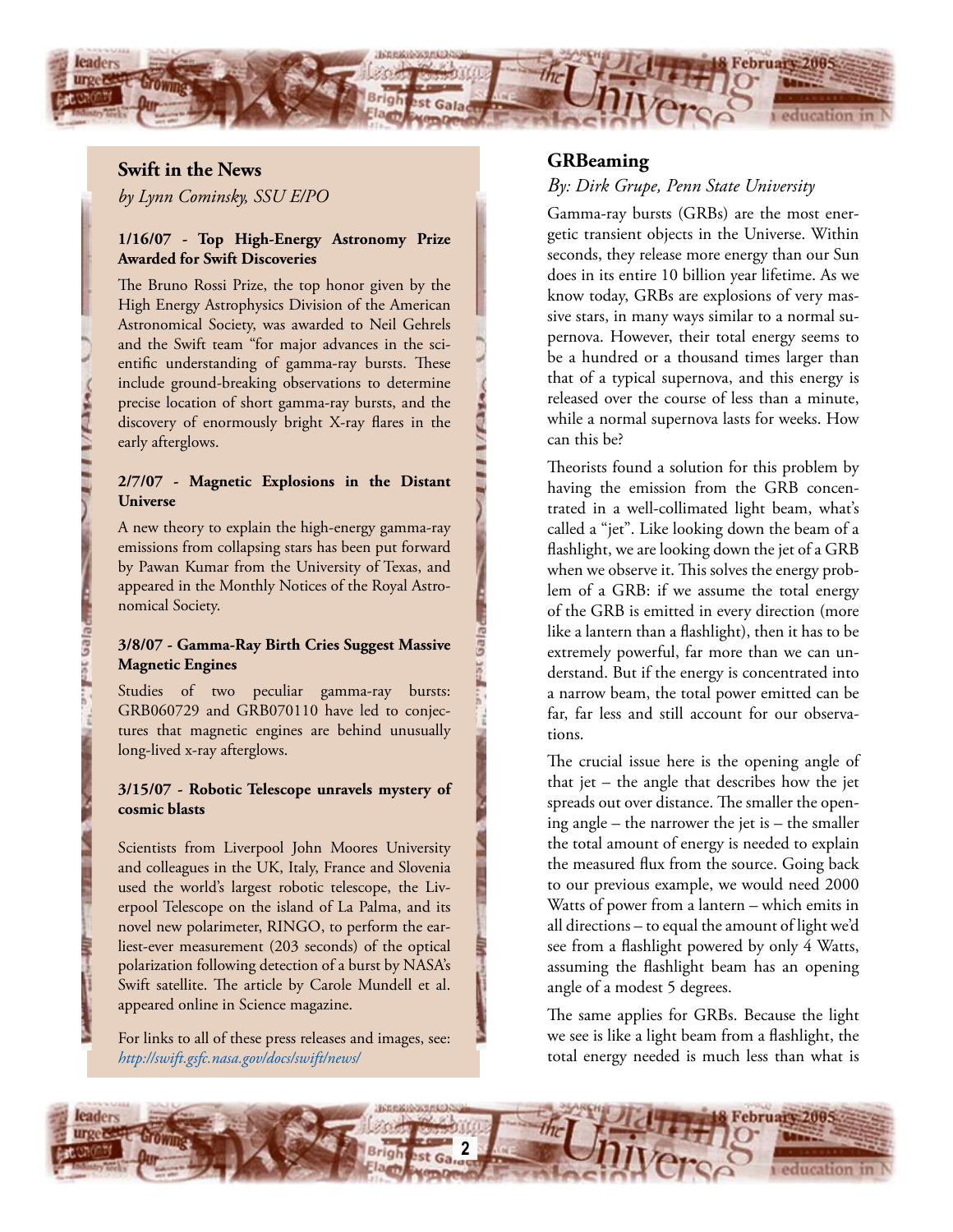

expected if the emission is isotropic. One crucial confirmation of the jet theory is the occurrence of what's called the "jet break". As the jet plows through the dust and gas between stars, it loses energy. It gives off X-rays as it does so, and after some time – usually a few days – the amount of X-rays detected drops suddenly. The jet break depends on the opening angle of the jet and the amount of energy in the burst itself, and has been seen in almost all the GRBs in which Xrays have been detected.

GRB 060729 was a burst detected by the Swift Burst Alert Telescope on July 29th, 2006, and it seems to challenge this standard theory of GRBs and jets. Swift was still able to detect the X-ray afterglow of this burst even four months after the explosion, the current record for an afterglow follow-up by Swift. During that time no sign of a transition to a more rapid decay in the X-ray flux was detected: no jet break was seen for at least 125 days after the burst.

This length of time indicates that the opening angle of the jet has to be at least 28 degrees, far wider than ever seen before. Because the opening angle is so wide this burst requires an enormous energy reservoir. One possible solution to this dilemma is that there is a continuous energy injection from a central magnetar, a neutron star with a very powerful magnetic field. This magnetic field works like an electromagnetic brake, taking the energy from the rotation of the magnetar (and hence slowing it down) and injecting it into the initial blast wave, keeping it going for far longer than usual.

The results of the Swift observations of GRB 060729 will be published by Penn State's astronomer Dirk Grupe as the lead author in the June 20th, 2007 edition of the Astrophysical Journal. Further observations of the X-ray afterglow by NASA's Chandra X-ray satellite are also planned to extend the observations of this extraordinary X-ray afterglow beyond any GRB afterglow that has ever been detected



*Image 1*

**1.** *The core of a massive star in a distant galaxy collapses, ending its life – though there is little effect visible at the surface. Deep inside, twin beams of matter and energy begin to blast their way outward.*



*Image 2*



*Image 3*



**4.** *Deep at the heart of this event, the core has shrunk into a fantastically dense magnetar, a neutron star possessing a magnetic field trillions or even quadrillions of times stronger than Earth's. The magnetar could be what powers the long glow of X-rays seen by Earthbound scientists.*

*Illustrations by Aurore Simonnet*



**2.** *Within seconds, the beams have eaten their way outof the starm and observers at Earth see it as a gamma-ray burst, GRB 060729A.*

**3.** *The outer envelope explodes outward, causing a supernova.*